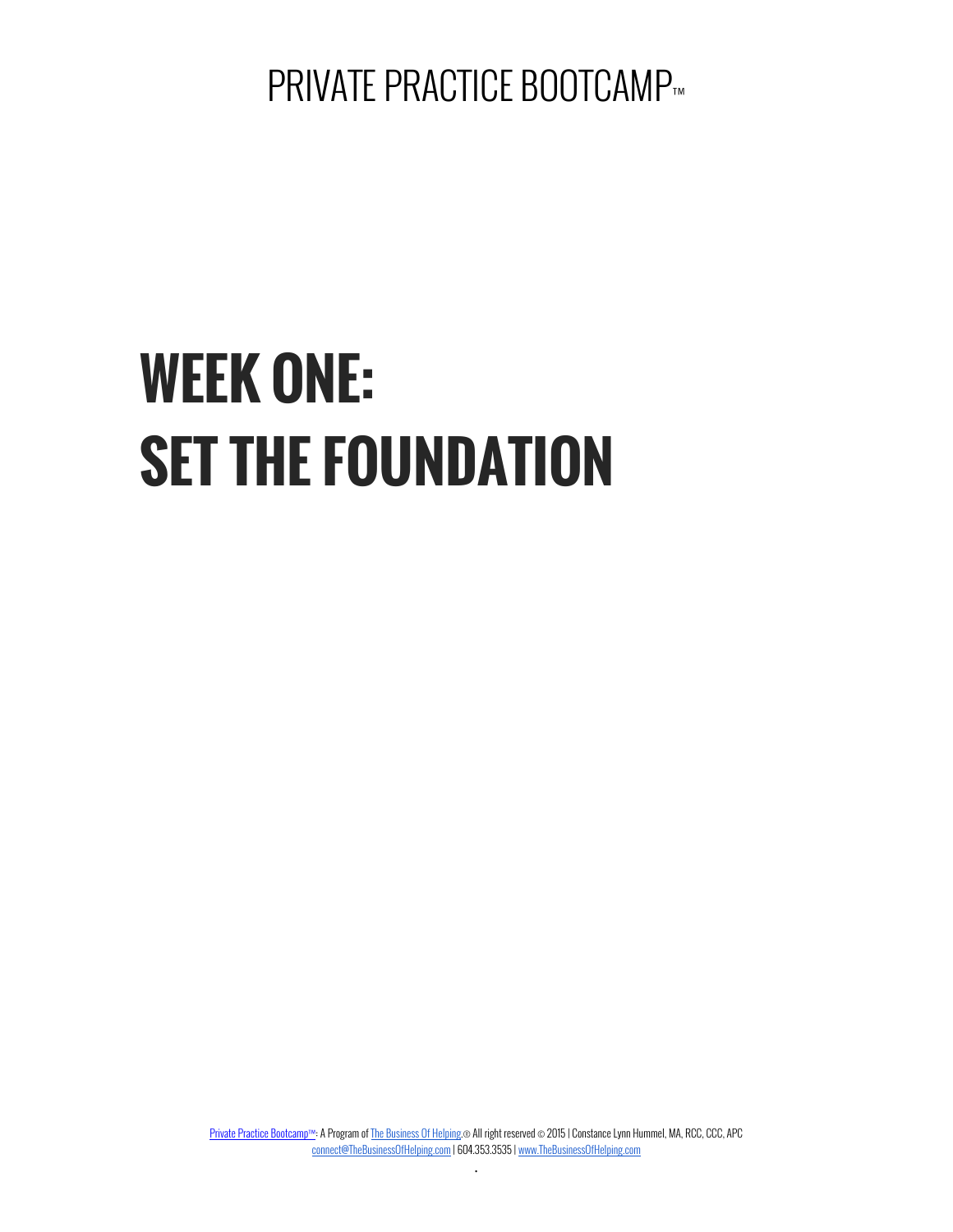#### NEW IDENTITY: BUSINESS OWNER

List all the identities you currently have right now: ex. Therapist, Parent, Ninja :)

Choose 5 other than business owner and enter them in the chart below. Label which stage of skill development you are in for each.

|            | <b>Business</b><br>Owner |  |  |  |
|------------|--------------------------|--|--|--|
| Novice     |                          |  |  |  |
| Competent  |                          |  |  |  |
| Proficient |                          |  |  |  |
| Expert     |                          |  |  |  |
| Master     |                          |  |  |  |

Private Practice Bootcamp™: A Program of The Business Of Helping.® All right reserved © 2015 | Constance Lynn Hummel, MA, RCC, CCC, APC connect@TheBusinessOfHelping.com | 604.353.3535 | www.TheBusinessOfHelping.com .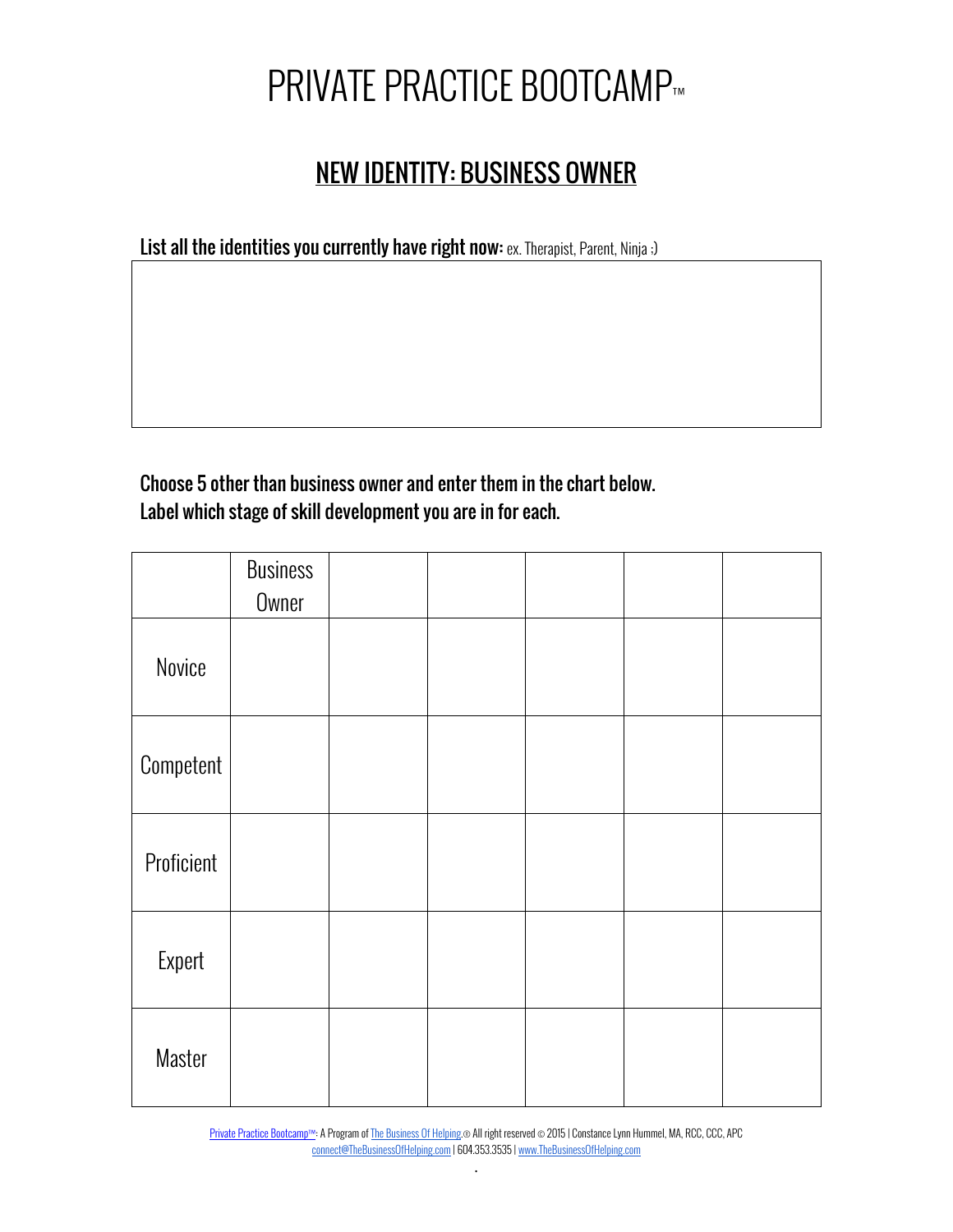#### CURRENT PRIORITIES

Write out a list of all your current priorities. This can include things like school, work, family, hobbies etc.

What are you prepared to let go of, spend less time on or postpone in order to build your **business?** Write it out below.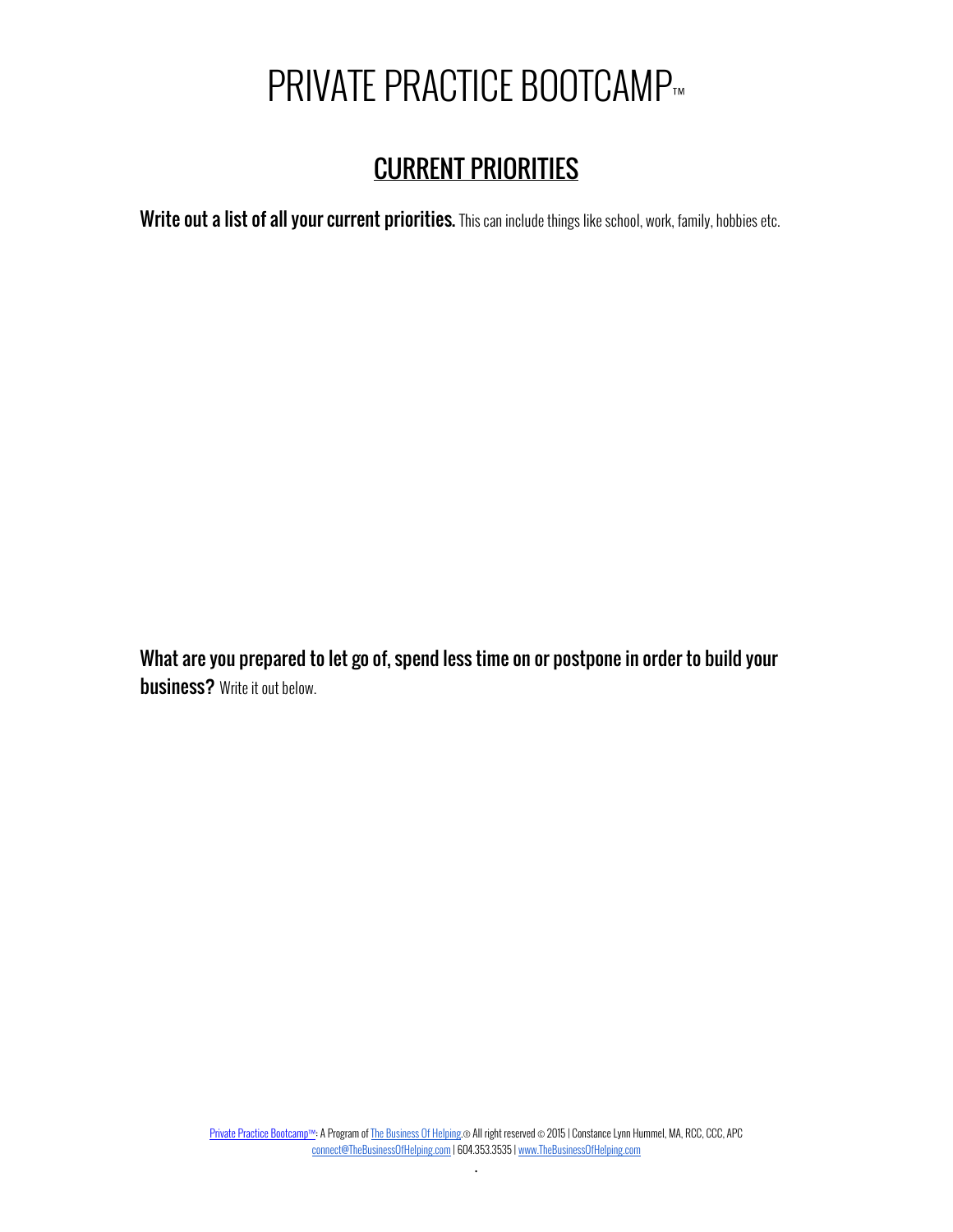Create a list of any unfinished tasks, projects, commitments or events that may get in the way of you building or launching your private practice?

- 1)
- 2)
- 3)
- 4)
- 5)

Take each item and brainstorm what would need to happen to eliminate these roadblocks to moving forward.

- Do you need to block out some time to finish things?
- Do you need to outsource something?
- Do you need to change the time-frame for when it needs to be accomplished?
- What would need to happen in order to take these things off the list?
- Re-evaluate if the task is still relevant to you?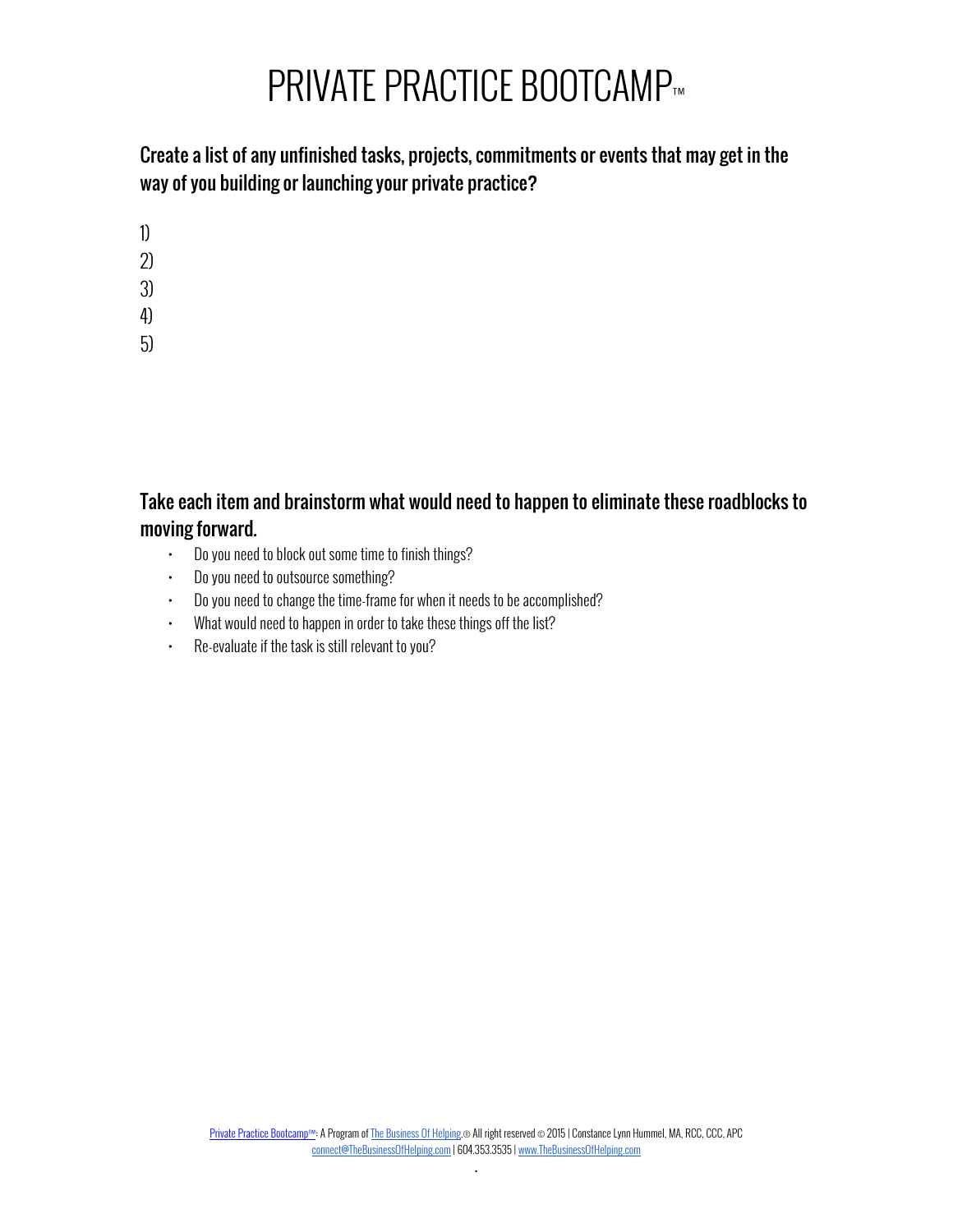#### What currently blocks or distracts you from accomplishing your goals?

- Do you need a quiet space to work?
- Do you need different technology or supplies?
- Do you need to set boundaries with people in your life?
- Do you have a gap in your skills that is holding you back?

#### Write out your current roadblocks below:

- 1)
- 2)
- 3)
- 4)
- 5)

#### What would you need to do to eliminate these roadblocks?

Note: some of these solutions will not be quick fixes.

- Who could you reach out to?
- Where could you get support?
- Can you find more time?
- Can you find more money?
- What do you need to learn?
- What do you need to buy?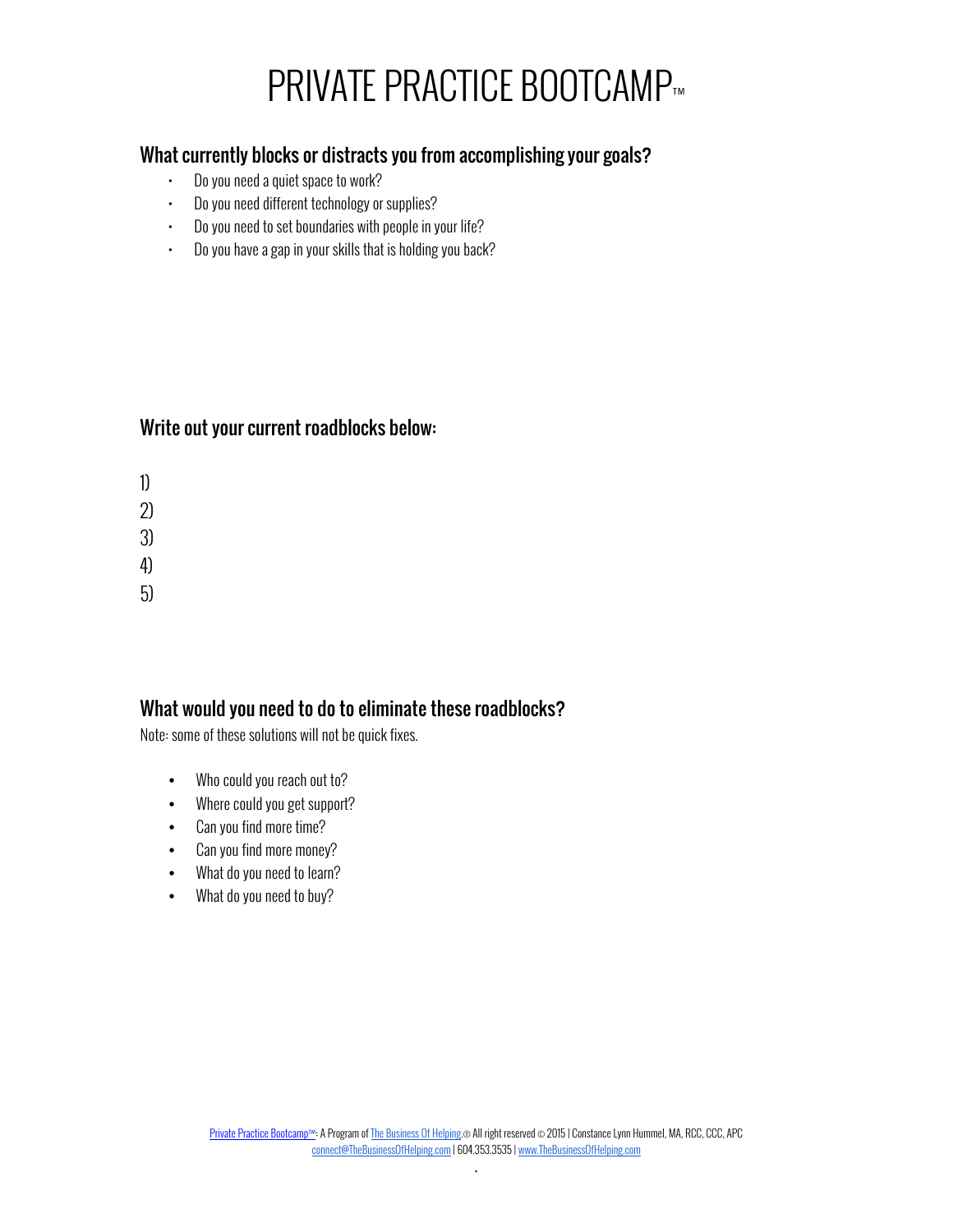## CURRENT FINANCES

What are your current financial obligations? Create a list of where your current income is going.

How are you currently supporting yourself? How flexible is this arrangement?

How long could you realistically go without making a profit?

How much money do you have saved currently?

How much debt do you have currently?

In an average month, what are your current expenses?

How much would you need to have to support yourself for 6 months?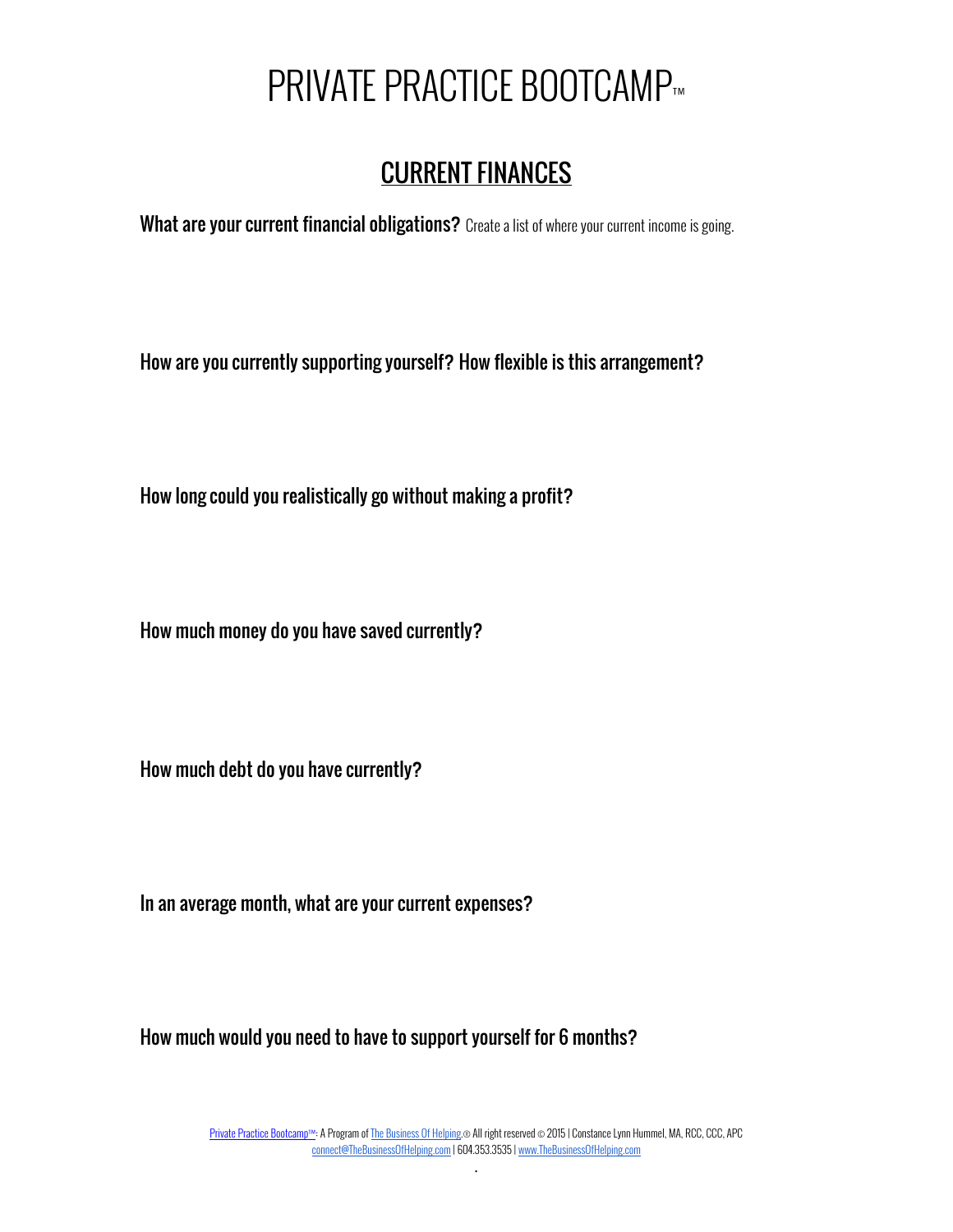### CURRENT SUPPORTS

Who supports you in life and in your vision of building your private practice?

What do you have as positive motivators or rewards?

Create a list of things you can use to treat yourself as you progress through this journey, that are in alignment with the goal of opening or expanding your own private practice.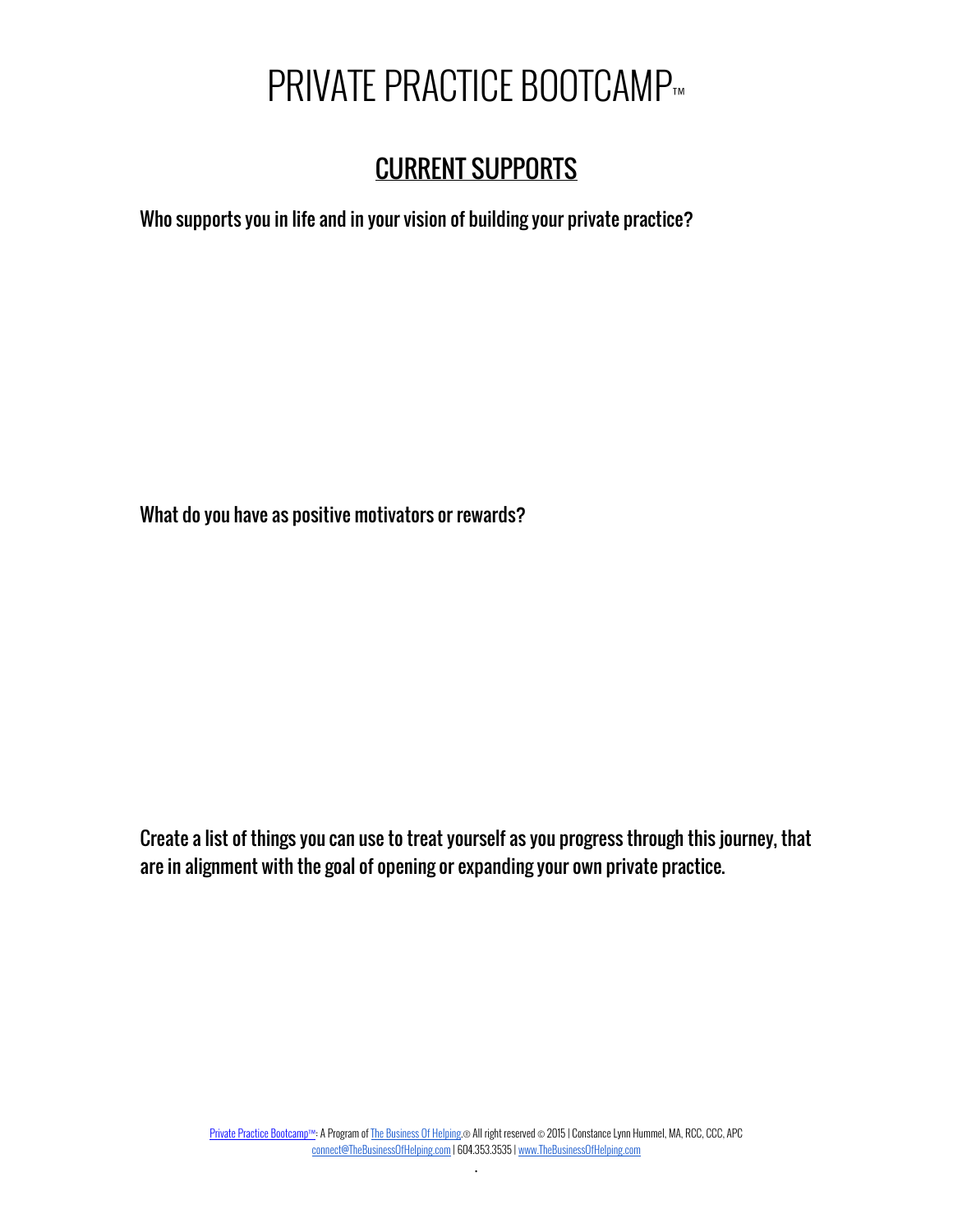#### CURRENT DETRACTORS & FEARS

Create a list of who you think may not be supportive or able to support you in your goal to open your own practice?

Create a list of any fears you have about starting your own private practice?

How realistic are these fears?

What needs to be done to address these fears?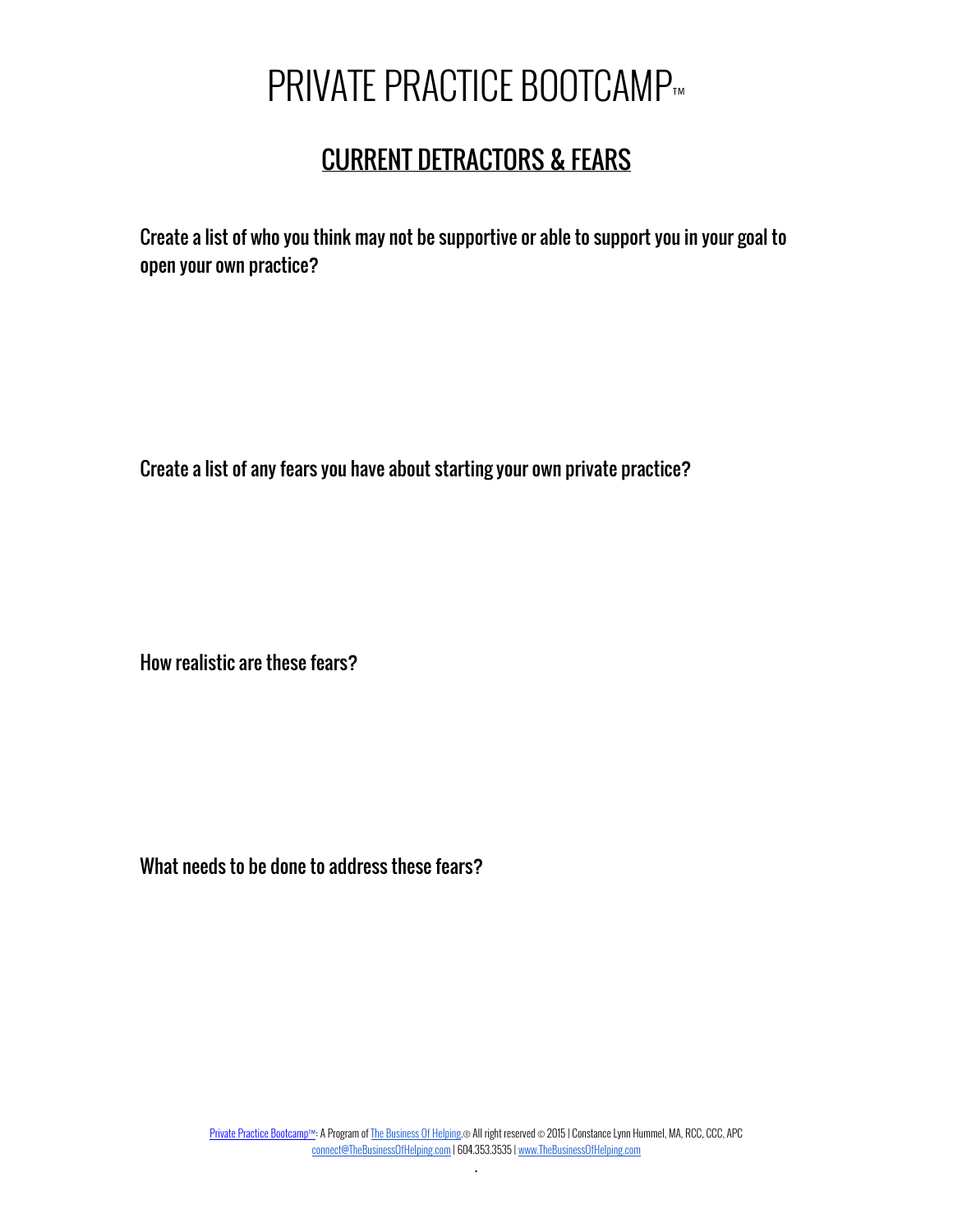#### ADDITIONAL SELF-REFLECTION

Complete the following sentences:

The easiest part of building my own practice will be:

The most challenging part of building my own practice will be:

My biggest asset for building my own practice is:

If I build a successful practice, I will be:

If I build my own practice, people with think: